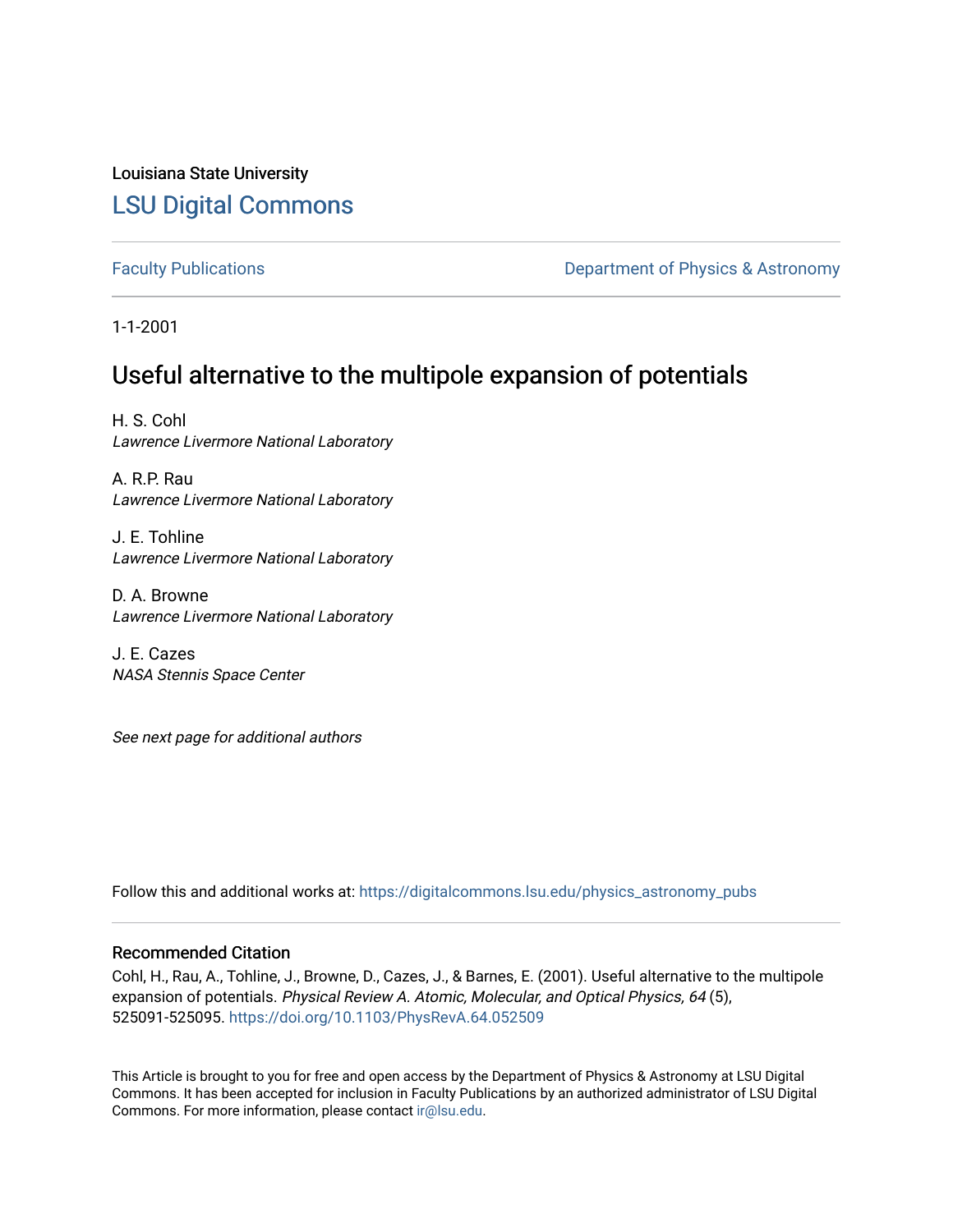## Authors

H. S. Cohl, A. R.P. Rau, J. E. Tohline, D. A. Browne, J. E. Cazes, and E. I. Barnes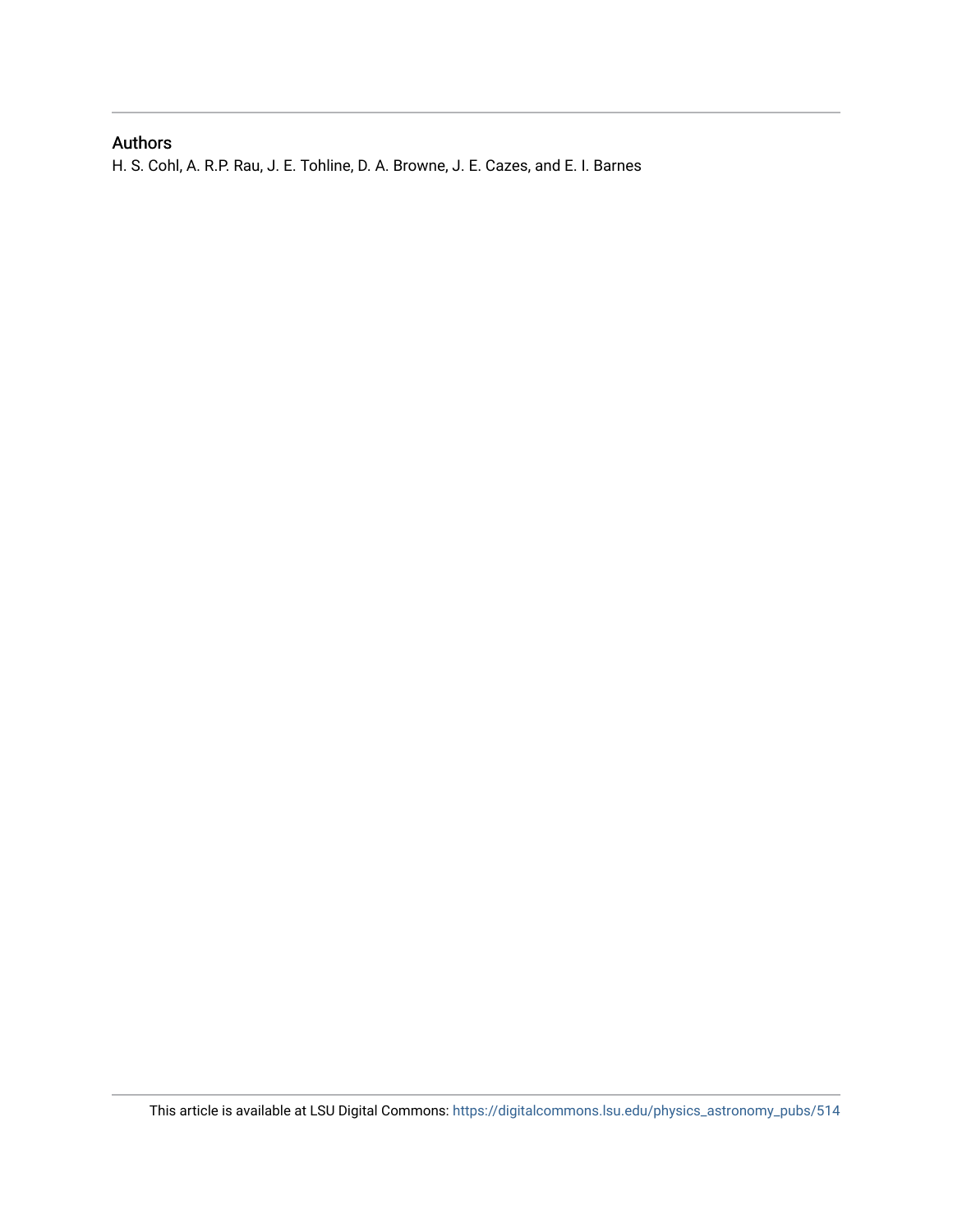## Useful Alternative to the Multipole Expansion of  $1/r$  Potentials

Howard S. Cohl,<sup>∗</sup> A. R. P. Rau, Joel E. Tohline,

Dana A. Browne, John E. Cazes,† and Eric I. Barnes Department of Physics and Astronomy,

Louisiana State University, Baton Rouge, LA, 70803

(Dated: October 16, 2018)

### Abstract

Few-body problems involving Coulomb or gravitational interactions between pairs of particles, whether in classical or quantum physics, are generally handled through a standard multipole expansion of the two-body potentials. We develop an alternative based on an old, but hitherto forgotten, expression for the inverse distance between two points that builds on azimuthal symmetry. This alternative should have wide applicability throughout physics and astronomy, both for computation and for the insights it provides through its emphasis on different symmetries and structures than are familiar from the standard treatment. We compare and contrast the two methods, develop new addition theorems for Legendre functions of the second kind, and a number of useful analytical expressions for these functions. Two-electron "direct" and "exchange" integrals in many-electron quantum systems are evaluated to illustrate the procedure which is more compact than the standard one using Wigner coefficients and Slater integrals.

PACS numbers: 02.30.-f, 31.10.+2, 71.15.-m, 97.10.-q

<sup>∗</sup>Electronic address: [hcohl@datasync.com;](mailto:hcohl@datasync.com) Present Address: Institute of Geophysics and Planetary Physics, Lawrence Livermore National Laboratory, Livermore, CA, 94550; Logicon, Inc., Naval Oceanographic Office Major Shared Resource Center Programming Environment & Training, NASA John C. Stennis Space Center, MS, 39529.

<sup>†</sup>Present address: Logicon, Inc., Naval Oceanographic Office Major Shared Resource Center Programming Environment & Training, NASA John C. Stennis Space Center, MS, 39529.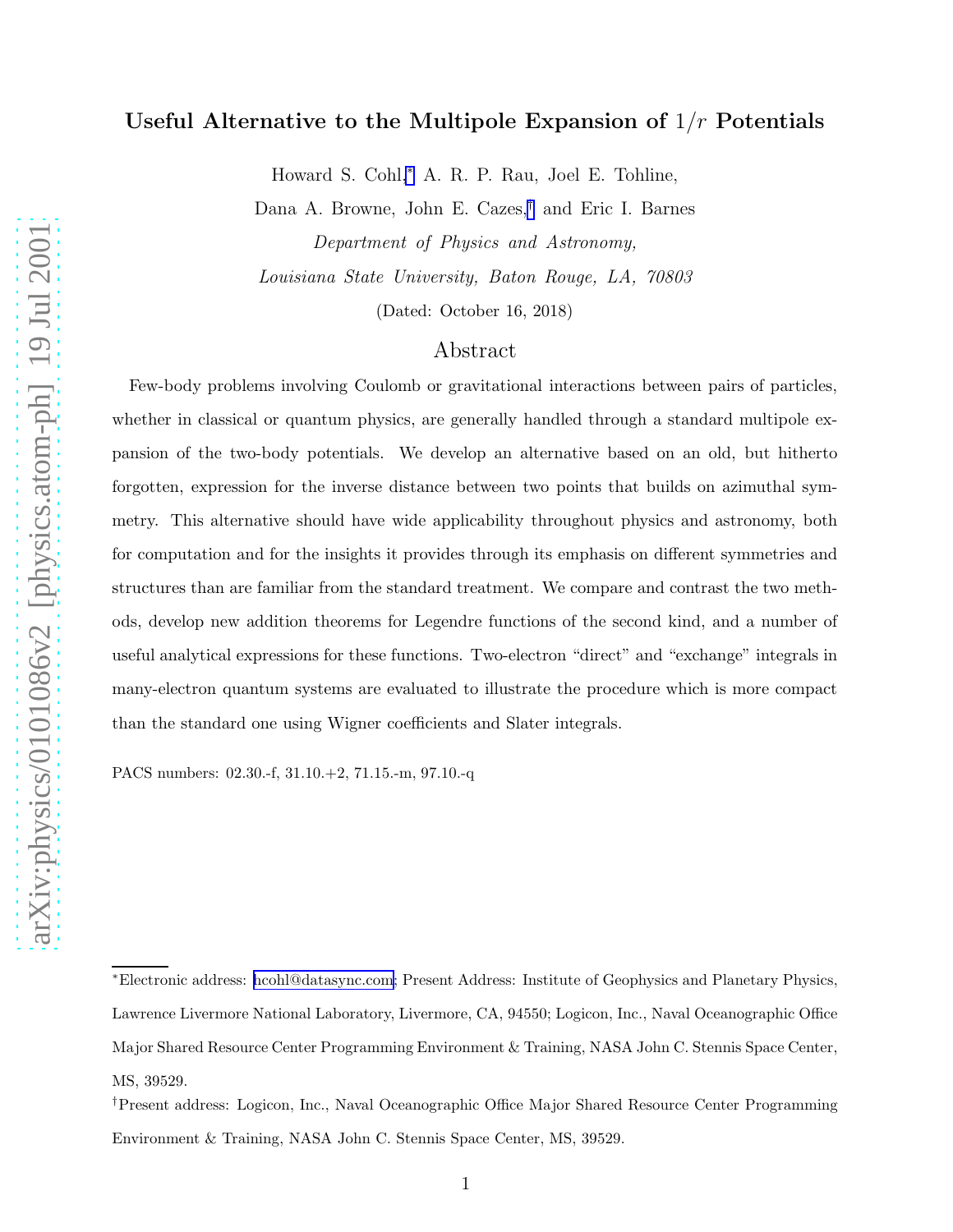#### <span id="page-3-0"></span>I. INTRODUCTION

For pairwise Coulomb or gravitational potentials, one often expands the inverse distance betweentwo points  $x$  and  $x'$  in the standard multipole form [[1](#page-11-0)]

$$
\frac{1}{|\mathbf{x} - \mathbf{x}'|} = \frac{1}{\sqrt{rr'}} \sum_{\ell=0}^{\infty} \left(\frac{r_{\le}}{r_{>}}\right)^{\ell + \frac{1}{2}} P_{\ell}(\cos \gamma),\tag{1}
$$

where  $r<sub>lt</sub>(r<sub>gt</sub>)$  is the smaller (larger) of the spherical distances r and r', and  $P_{\ell}(\cos \gamma)$  is the Legendre polynomial[[2\]](#page-11-0) with argument

$$
\cos \gamma \equiv \hat{\mathbf{x}} \cdot \hat{\mathbf{x}}' = \cos \theta \cos \theta' + \sin \theta \sin \theta' \cos(\phi - \phi'). \tag{2}
$$

The set of six coordinates  $\{x, x'\}$  may be viewed either as defining two points relative to the origin or as the coordinates of a three-body system once the motion of the center of mass has been separated. In the "body frame", three out of the six coordinates are dynamical variables, the potential energy depending only on them. Of various choices for these variables, one is the set of three separation distances, another the triad  $(r<, r_>, \gamma)$  as in Eq. (1). With respect to a space-fixed "laboratory frame," three more angles constitute the full set of six coordinates, the choice in Eq. (2) of  $(\theta, \theta', \phi - \phi')$  being suited to the spherical polar coordinates of the individual vectors; thus,  $\mathbf{x}: (r \sin \theta \cos \phi, r \sin \theta \sin \phi, r \cos \theta)$ .

In this paper, we present an alternative expansion to Eq. (1) based on cylindrical (azimuthal) symmetry which should be of wide interest in physics and astrophysics. This expansion arose in a recent investigation by two of us[[3](#page-11-0)] of gravitational potentials in circular cylindrical coordinates  $\mathbf{x} = (R, \phi, z)$ :

$$
\frac{1}{|\mathbf{x} - \mathbf{x}'|} = \frac{1}{\pi \sqrt{RR'}} \sum_{m = -\infty}^{\infty} Q_{m - \frac{1}{2}}(\chi) e^{im(\phi - \phi')},
$$
(3)

with  $Q_{m-\frac{1}{2}}$  a Legendre function of the second kind of half-integer degree [\[4](#page-11-0)], and  $\chi$  defined as

$$
\chi = \frac{R^2 + R'^2 + (z - z')^2}{2RR'} = \frac{r^2 + r'^2 - 2rr'\cos\theta\cos\theta'}{2rr'\sin\theta\sin\theta'}.
$$
(4)

Although this expansion has been recorded in many places[[5, 6\]](#page-11-0), its full significance has not been appreciated. We have traced its earliest occurrence to the work of E. Heine in the mid-nineteenth century [\[5](#page-11-0)] and will, therefore, call it the "Heine identity." At its most general, it takes the form

$$
\frac{1}{\sqrt{v - \cos \psi}} = \frac{\sqrt{2}}{\pi} \sum_{n = -\infty}^{\infty} Q_{n - \frac{1}{2}}(v) e^{in\psi}, \tag{5}
$$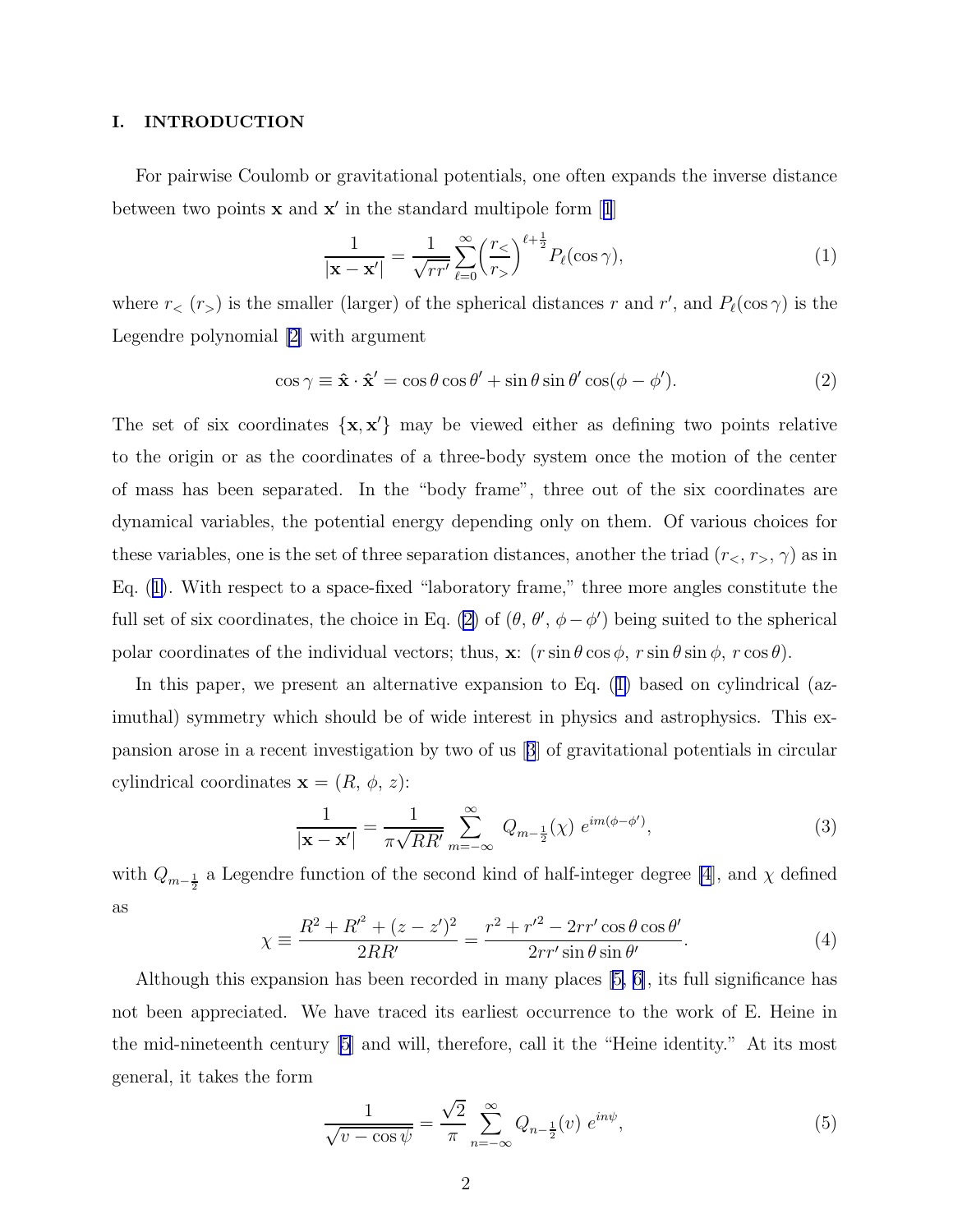<span id="page-4-0"></span>reducing to Eq.([3\)](#page-3-0) when applied to the inverse distance between two points. We have found it to be a more efficient approach for problems with a cylindrical geometry and have used it for compact numerical evaluation of gravitational potential fields of several axisymmetric and nonaxisymmetric mass distributions[[3\]](#page-11-0). We now set Eq. [\(3](#page-3-0)) in a broader context, together with new associated addition theorems and a novel application in quantum physics, hoping to encourage wider use of this expansion throughout physics.

#### II. THE ALTERNATIVE EXPANSIONS

The expansion in Eq.([1](#page-3-0)) disentangles the dynamics contained in the radial variables from symmetries, particularly under rotations and reflections, pertaining to the angle  $\gamma$ . Whereas the three variables  $\{r_0, r_0, \gamma\}$  at this stage are joint coordinates of **x** and **x'**, a further disentangling in terms of the independent coordinates so as to handle permutational and rotational symmetry aspects of the problem is often useful and achieved through the addition theorem for spherical harmonics[[7\]](#page-11-0):

$$
P_{\ell}(\cos \gamma) = \frac{4\pi}{2\ell+1} \sum_{m=-\ell}^{\ell} Y_{\ell m}(\theta, \phi) Y_{\ell m}^{*}(\theta', \phi')
$$
  
= 
$$
\sum_{m=-\ell}^{\ell} \frac{\Gamma(\ell-m+1)}{\Gamma(\ell+m+1)} P_{\ell}^{m}(\cos \theta) P_{\ell}^{m}(\cos \theta') e^{im(\phi-\phi')},
$$
 (6)

where $Y_{\ell m}$  are the usual spherical harmonics [[7](#page-11-0)],  $\Gamma(z)$  is the gamma function, and  $P_{\ell}^{m}(z)$  is the integer-order, integer-degree, associated Legendre function of the first kind[[2](#page-11-0)]. Using this toreplace  $P_{\ell}(\cos \gamma)$  in Eq. ([1\)](#page-3-0), we obtain the familiar Green's function multipole expansion in terms of all six spherical polar coordinate variables  $x$  and  $x'$ ,

$$
\frac{1}{|\mathbf{x} - \mathbf{x}'|} = \frac{1}{\sqrt{rr'}} \sum_{\ell=0}^{\infty} \left(\frac{r_<}{r_>}\right)^{\ell+\frac{1}{2}} \sum_{m=-\ell}^{\ell} \frac{\Gamma(\ell-m+1)}{\Gamma(\ell+m+1)} P_{\ell}^m(\cos\theta) P_{\ell}^m(\cos\theta') e^{im(\phi-\phi')}.\tag{7}
$$

Apart from the first factor with dimension inverse-distance formed from the geometric mean of the two lengths  $r$  and  $r'$ , this expression involves only four combinations:  $(r<sub>></sub>/r<sub>></sub>, \theta, \theta', \phi - \phi')$  of the six coordinates **x** and **x'**. In spite of widespread familiarity with the multipole expansion, this reduction from six to four essential variables has not been appreciated fully. We were led to it by the parallel investigation below of the alternative expansion, and note that it is a natural consequence of the separation distance being independent of the orientation of that separation in the laboratory frame, and thus independent of two angles serving to specify that orientation.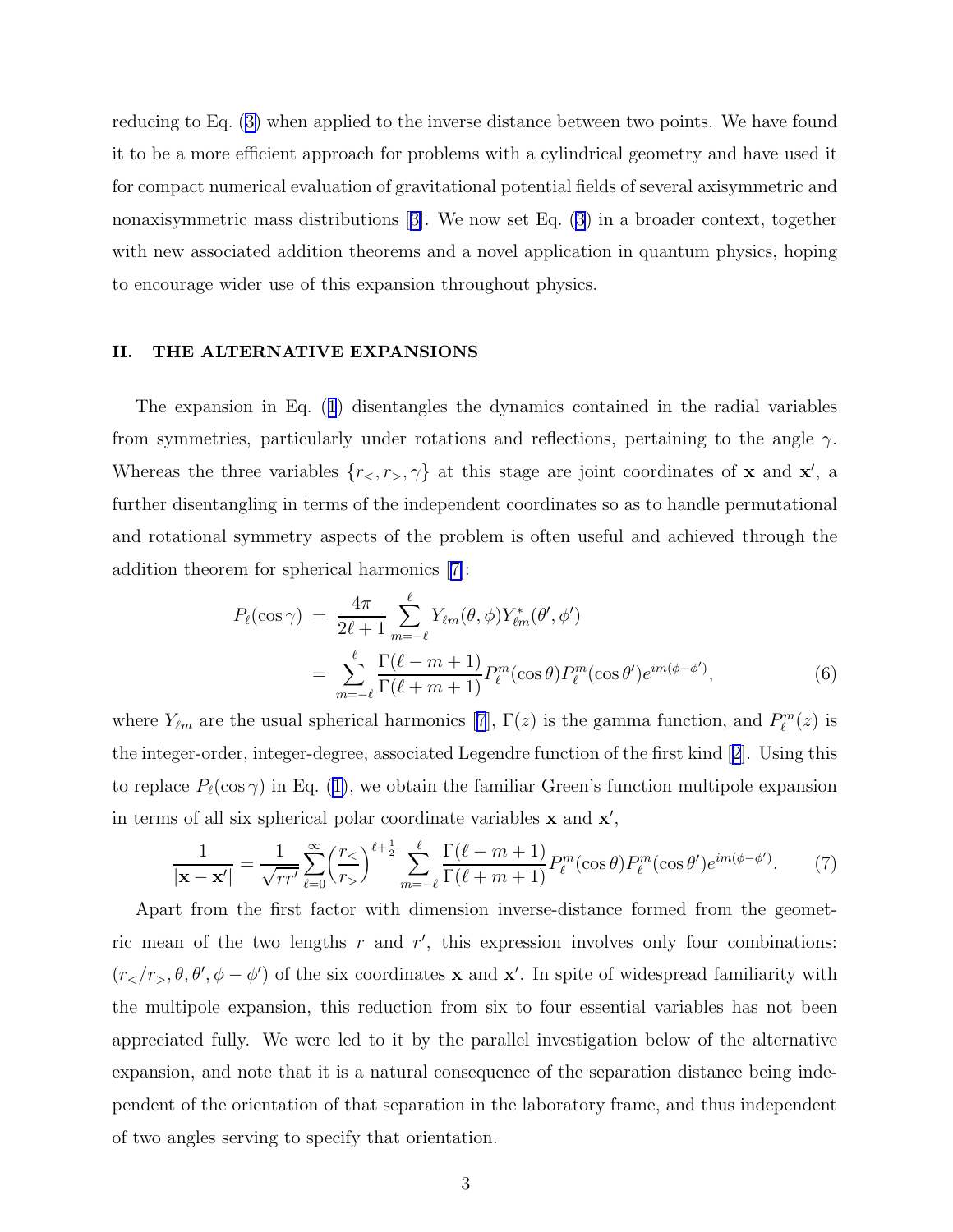<span id="page-5-0"></span>This multipole expansion in terms of spherical harmonics is very broadly utilized across the physical sciences. For example, with  $\ell$  and  $m$  interpreted as the quantum numbers of orbital angular momentum and its azimuthal projection, respectively, a whole technology of Racah-Wigner or Clebsch-Gordan algebra is available [\[8](#page-11-0)] for handling all angular (that is, geometrical or symmetry) aspects of an N-body problem, the dynamics being confined to radial matrix elements of the coefficients  $(r<sub>z</sub>/r<sub>></sub>)<sup>l+\frac{1}{2}</sup>$  in Eq. [\(1](#page-3-0)). Although many other systems of coordinates have been studied for problems with an underlying symmetry that is different from the spherical, Eq. [\(1\)](#page-3-0), in combination with the addition theorem for spherical harmonics, has gained such prominence as to have become the Green's function expansion of choice even for non-spherically symmetric situations.

But, consider now the expansion in Eq.([3](#page-3-0)), which may be viewed either, in analogy with Eq.([1\)](#page-3-0), as an expansion in Legendre functions, now of the second kind in the joint variable  $\chi$  of the whole system, with coefficients  $(RR')^{-1/2}e^{im(\phi-\phi')}$ , or as a Fourier expansion in the variable  $(\phi - \phi')$  with the Q's as coefficients. In this latter view, a further step allows us to develop a new addition theorem for these Legendre functions. Interchanging the  $\ell$  and m summations (Fig. [1](#page-6-0)) in Eq.  $(7)$ , we obtain

$$
\frac{1}{|\mathbf{x} - \mathbf{x}'|} = \frac{1}{\sqrt{rr'}} \sum_{m = -\infty}^{\infty} e^{im(\phi - \phi')} \sum_{\ell = |m|}^{\infty} \left(\frac{r_{\leq}}{r_{>}}\right)^{\ell + \frac{1}{2}} \frac{\Gamma(\ell - m + 1)}{\Gamma(\ell + m + 1)} P_{\ell}^{m}(\cos \theta) P_{\ell}^{m}(\cos \theta'). \tag{8}
$$

Comparing with Eq. [\(3\)](#page-3-0), we deduce:

$$
Q_{m-\frac{1}{2}}(\chi) = \pi \sqrt{\sin \theta \sin \theta'} \sum_{\ell=|m|}^{\infty} \left(\frac{r_{\le}}{r_{>}}\right)^{\ell+\frac{1}{2}} \frac{\Gamma(\ell-m+1)}{\Gamma(\ell+m+1)} P_{\ell}^{m}(\cos \theta) P_{\ell}^{m}(\cos \theta'). \tag{9}
$$

This is a new addition theorem for the Legendre function of the second kind. Note that  $Q_{m-\frac{1}{2}} = Q_{-m-\frac{1}{2}}$  as per Eq. (8.2.2) in [\[2\]](#page-11-0).

Similarities and contrasts between the pairs of equations, Eqs. [\(1\)](#page-3-0) and [\(7](#page-4-0)) and Eqs.([3\)](#page-3-0) and (8), are worth emphasizing. Of the four variables  $(r_2/r_>, \theta, \theta', \phi - \phi')$ , the first pair of equations, Eqs.([1\)](#page-3-0) and([7\)](#page-4-0), expresses the inverse distance as a series in powers of the first variable with coefficients Legendre polynomials of the first kind in  $\gamma$ , which is a composite of the other three variables and decomposable in terms of them through the addition theorem as in Eq.  $(6)$ . The second pair of equations, Eqs.  $(3)$  and  $(8)$ , on the other hand, expands inEq. ([3\)](#page-3-0) the inverse distance in terms of the variable  $\phi - \phi'$ , with expansion coefficients Legendre functions of the second kind in  $\chi$ , which is a composite of the other three variables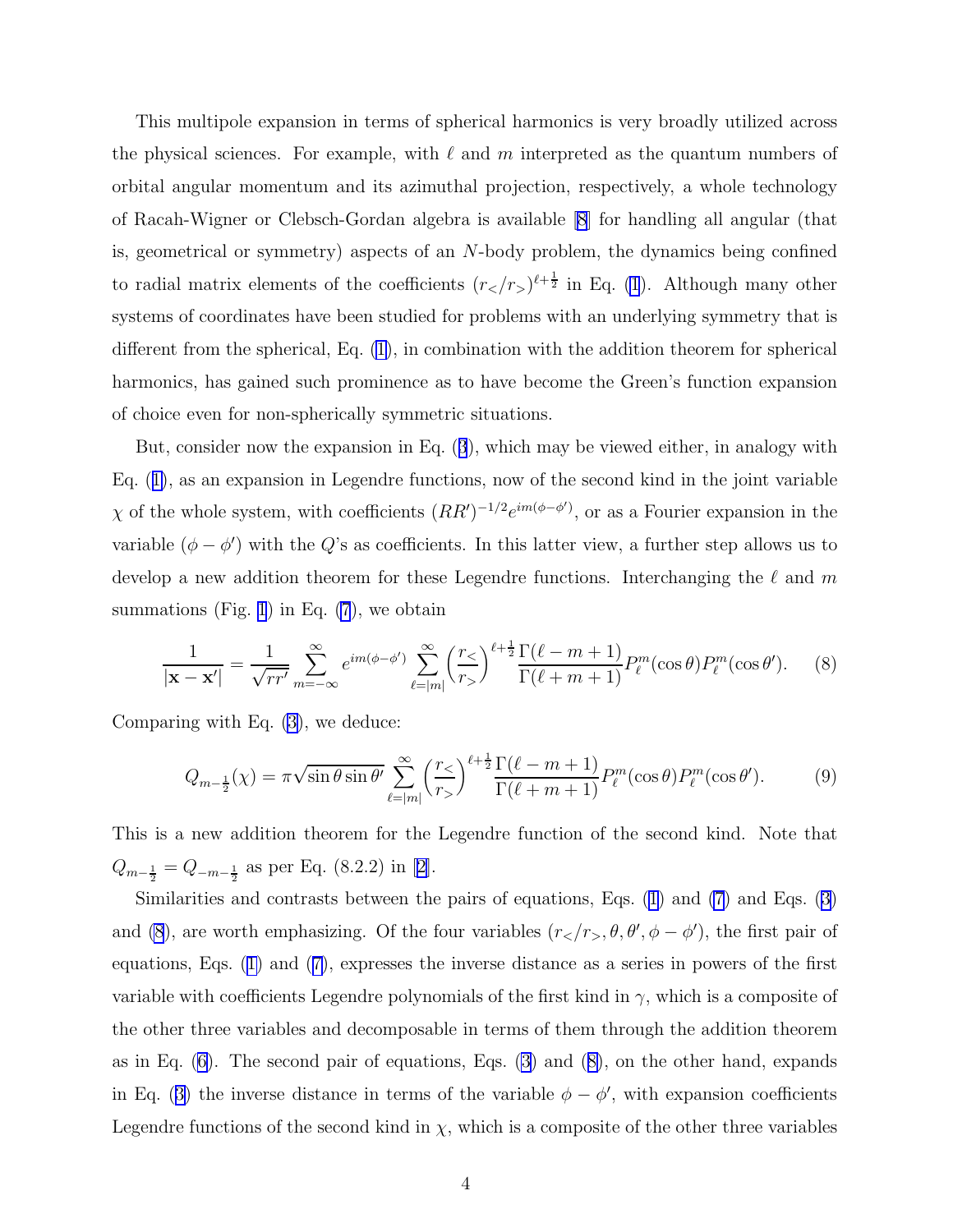<span id="page-6-0"></span>

FIG. 1: Alternative double summations in  $(\ell,m)$  space (a) first over m at fixed  $\ell$  to form partial sums $\vartheta_\ell$  as in Eq. ([7\)](#page-4-0) (b) first over  $\ell$  at fixed m to form partial sums  $\varphi_m$  as in Eq. ([8](#page-5-0))

 $(r<sub>z</sub>, \theta, \theta')$  $(r<sub>z</sub>, \theta, \theta')$  $(r<sub>z</sub>, \theta, \theta')$  and decomposable in terms of them through the addition theorem in Eq. ([9\)](#page-5-0). For this comparison, it is useful to recast Eq.([1\)](#page-3-0) in the more suggestive form,

$$
\frac{1}{|\mathbf{x} - \mathbf{x}'|} = \frac{1}{\sqrt{rr'}} \sum_{\ell=0}^{\infty} P_{\ell}(\cos \gamma) e^{-(\ell + \frac{1}{2})(\ln r_{>} - \ln r_{<})}.
$$
(10)

Whereas this expansion has half-integers in the exponents and integer degree Legendre polynomialsof the first kind as coefficients, Eq.  $(3)$  $(3)$  has integer m's in the exponents and half-integer degree Legendre functions of the second kind as coefficients.

Yet another alternative to Eq. [\(3](#page-3-0)) follows upon casting the square root in the expression forthe distance in terms of r, r', and  $\gamma$  in the form Eq. ([5\)](#page-3-0) through the definition

$$
v \equiv \frac{1}{2} \left( \frac{r_{\le}}{r_{>}} + \frac{r_{>}}{r_{<}} \right) = \frac{r^2 + r'^2}{2rr'}.
$$
 (11)

This gives the expression

$$
\frac{1}{|\mathbf{x} - \mathbf{x}'|} = \frac{1}{\pi \sqrt{rr'}} \sum_{n = -\infty}^{\infty} Q_{n - \frac{1}{2}}(v) e^{in\gamma}, \tag{12}
$$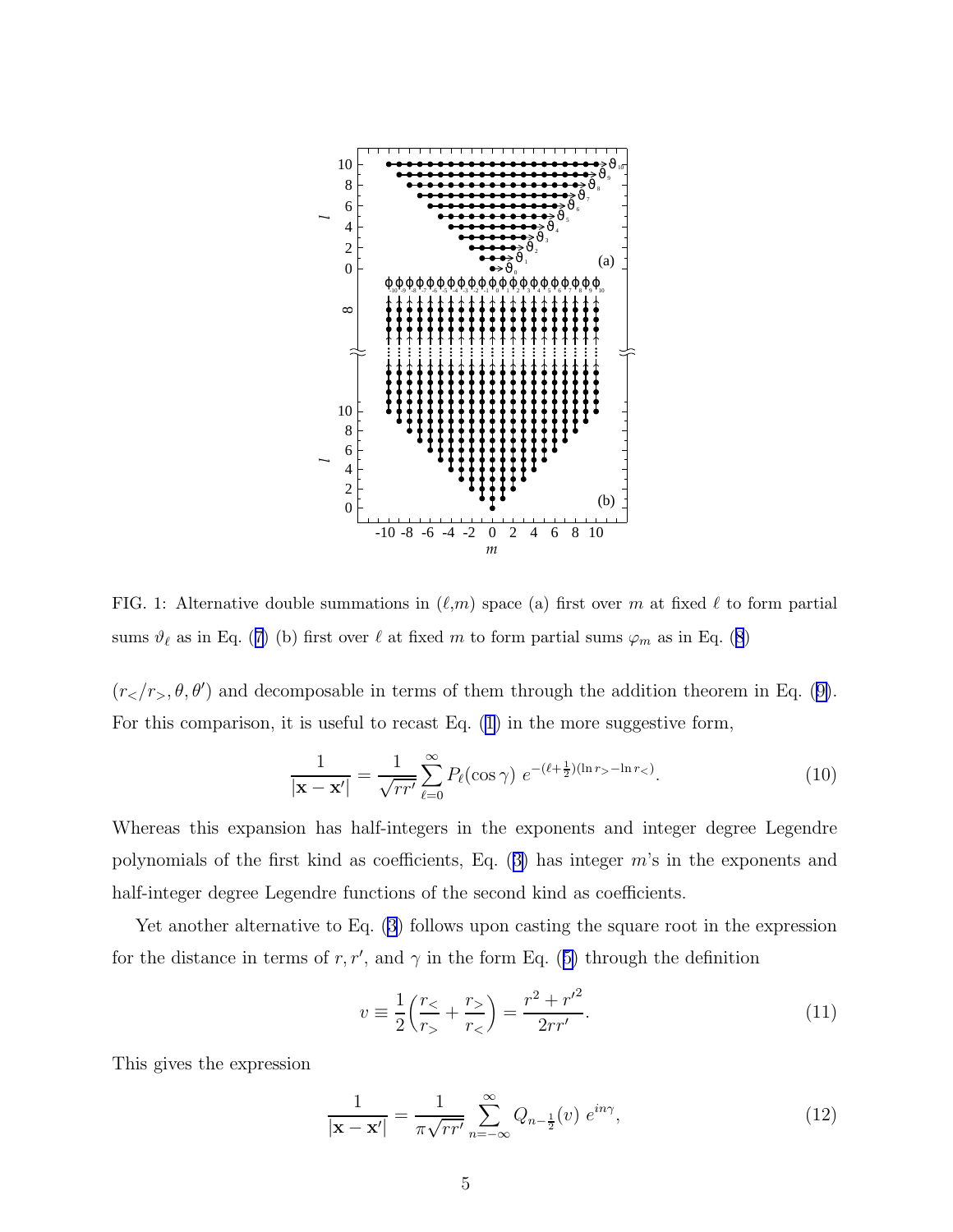<span id="page-7-0"></span>nowa Fourier expansion in  $\gamma$  instead of the angle  $(\phi - \phi')$  of Eq. ([3](#page-3-0)), with  $Q_{n-\frac{1}{2}}(v)$  as the coefficients. In terms of hyperspherical coordinates, widely used in atomic and nuclear studyof three (or more) bodies [[9\]](#page-11-0), the variable v is  $\csc 2\alpha$ ,  $\alpha$  being a "hyperangle". In an Appendix, we present a number of alternative expressions for the functions  $Q_{m-\frac{1}{2}}$ , some of them new, which we have found useful while working with the expansions in Eqs.([3\)](#page-3-0) and ([12](#page-6-0)).

#### III. TWO-ELECTRON INTEGRALS

One familiar application of expressions for the inverse distance is to the Coulomb interaction between two charges. We contrast usage of the alternative expansions in Eqs.([1\)](#page-3-0) and([3\)](#page-3-0) for calculating the electrostatic interaction as it appears in atomic, molecular and condensed matter physics. Thus, consider the so-called "direct" part of this interaction between two electrons in the  $3d^2$  configuration,

$$
V_{ee}^D = \int d\mathbf{x} \int d\mathbf{x}' \psi_{3d}^*(\mathbf{x}) \psi_{3d}^*(\mathbf{x}') \frac{1}{|\mathbf{x} - \mathbf{x}'|} \psi_{3d}(\mathbf{x}) \psi_{3d}(\mathbf{x}'). \tag{13}
$$

The standard treatment [\[10\]](#page-12-0) uses Eqs. [\(1\)](#page-3-0) and([8\)](#page-5-0), carries out all the angular integrals through Racah-Wigner algebra, leaving behind radial "Slater integrals"  $F^k(dd)$ ,  $k = 0, 2, 4$ , and yielding (for illustrative purposes, all  $m$  values have been set equal to zero)

$$
V_{ee}^D = F^0(dd) + (4/49)F^2(dd) + (36/441)F^4(dd),\tag{14}
$$

where the coefficients are evaluated in terms of Wigner 3j-symbols or are available in tables [\[10](#page-12-0)]. The Slater integrals,

$$
F^{k}(dd) = \int \int r^{2} dr r'^{2} dr' (r_{\leq}^{k}/r_{>}^{k+1}) R_{3d}^{2}(r) R_{3d}^{2}(r'), \qquad (15)
$$

remain for numerical evaluation. In this example, upon evaluation with hydrogenic radial functions, we obtain  $V = 0.092172$  in atomic units.

The alternative calculation through Eq. [\(3](#page-3-0)) involves only the  $m = 0$  term and thereby the integral

$$
V_{ee}^D = \frac{1}{\pi} \int \int \int \int R^{1/2} dR R'^{1/2} dR' dz dz' Q_{-\frac{1}{2}}(\chi) |\psi_{3d}(\mathbf{x})|^2 |\psi_{3d}(\mathbf{x}')|^2.
$$
 (16)

The integrand is a function of  $z$  and  $R$  variables alone and our numerical evaluation of this integral reproduces the value cited above.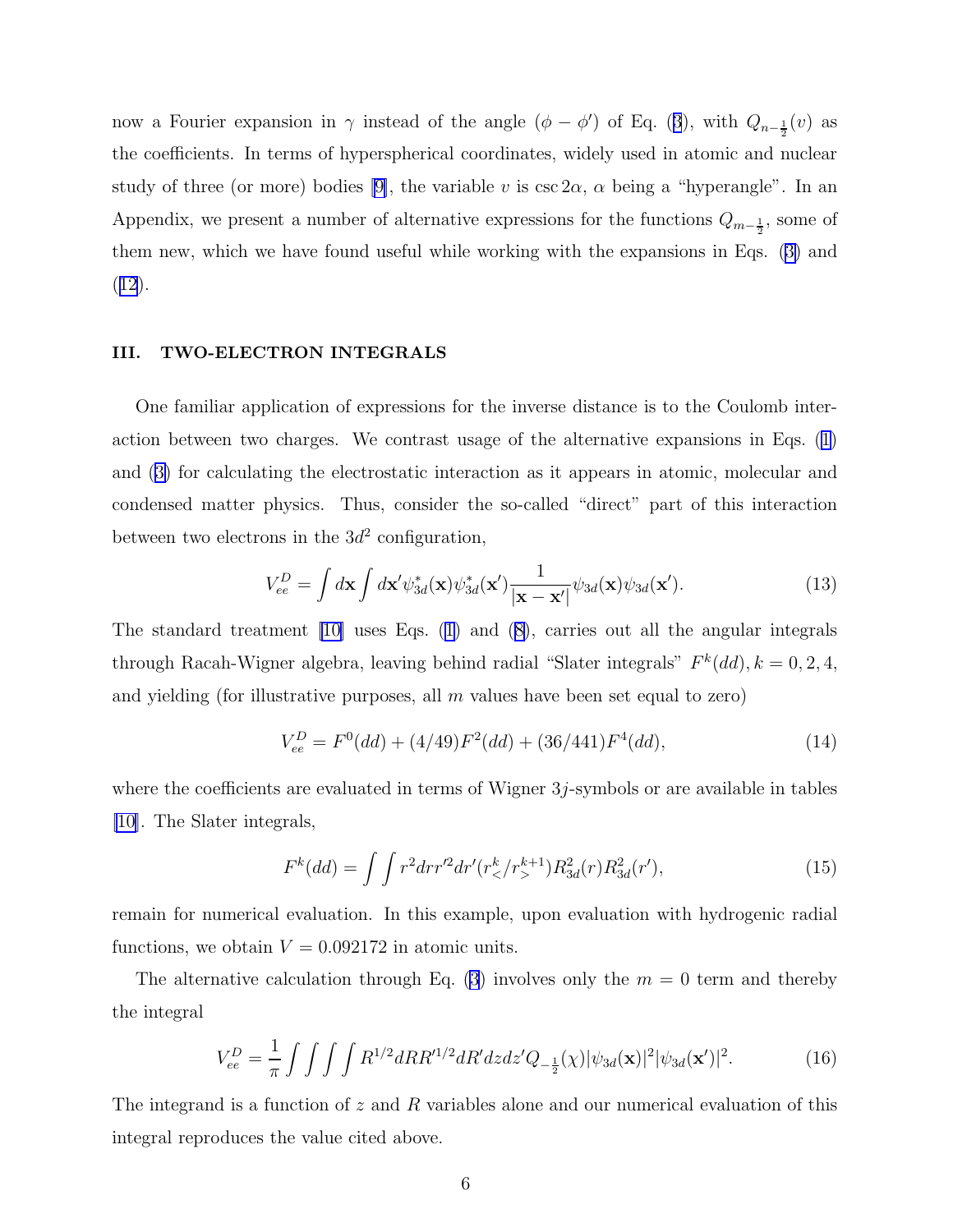<span id="page-8-0"></span>As a second example, we computed an exchange integral for the  $3d4f$  configuration again setting, for simplicity, all  $m$  equal to zero:

$$
V_{ee}^{E} = \int \int d\mathbf{x} d\mathbf{x}' \psi_{3d}^{*}(\mathbf{x}) \psi_{4f}^{*}(\mathbf{x}') \frac{1}{|\mathbf{x} - \mathbf{x}'|} \psi_{3d}(\mathbf{x}') \psi_{4f}(\mathbf{x}). \tag{17}
$$

The standard method through exchange Slater integrals G and Wigner coefficients gives [\[10\]](#page-12-0)

$$
V_{ee}^{E} = (9/35)G^{1}(df) + (16/315)G^{3}(df) + (500/7623)G^{5}(df)
$$
\n(18)

and, again through hydrogenic radial functions, gives the value  $V_{ee}^E = 0.0082862$ . We reproduce the same result upon directly computing Eq. (17) with Eq. [\(3\)](#page-3-0), again involving a singlefour-dimensional integral as in Eq. ([16\)](#page-7-0) with  $Q_{-\frac{1}{2}}$ .

As the orbital angular momenta involved of the two electrons increase, the number of terms in expressions such as Eqs. [\(14](#page-7-0)) and (18) also grows, necessitating the computing of more Wigner coefficients and Slater integrals. By contrast, only a single term of the expansionin Eq. ([3\)](#page-3-0) and a single integral is necessary in our suggested alternative, the  $\phi$ integrations setting  $m = 0$  for direct terms and m equal to the difference in the m values of the two orbitals for exchange terms. This same selection rule imposed by the  $\phi$  integrations means that even in a calculation with several configurations and the imposition of antisymmetrization, such as in a multi-configuration Hartree-Fock scheme, matrix elements of  $|\mathbf{x} - \mathbf{x}'|^{-1}$  between each term in the bra and in the ket gets a contribution from only one m value in the expansion in Eq.  $(3)$ . This is a significant economy.

Although the evaluation of the four-dimensional integrals in Eq. [\(16](#page-7-0)) is computationally more demanding than the two-dimensional integrals of Eq.([15\)](#page-7-0), the preparatory work of the Wigner–Racah algebra is avoided. A more efficient alternative to directly evaluating the four-dimensional integrals in expressions such as Eq. [\(16](#page-7-0)) is to use the fact that they can be viewed as electrostatic interaction energies between charge densities given by the product of wave functions. The charge density  $\rho(\mathbf{x}')$  is then used to find the potential at **x** and the resulting potential integrated with the appropriate charge density  $\rho(\mathbf{x})$  to compute the integral[[11\]](#page-12-0). This same approach applies to the decomposition according to Eq. [\(3\)](#page-3-0) for each m-th component of the potential. A two-dimensional Poisson equation in the primed variables in Eq. [\(16\)](#page-7-0) is first solved and then Eqs.([16](#page-7-0)) and (17) evaluated as two-dimensional integrals over the unprimed variables[[12](#page-12-0)]. As already noted, direct integrals will involve only the  $m = 0$  component; exchange ones involve a single m value equal to the difference in the azimuthal quantum numbers of the two orbitals.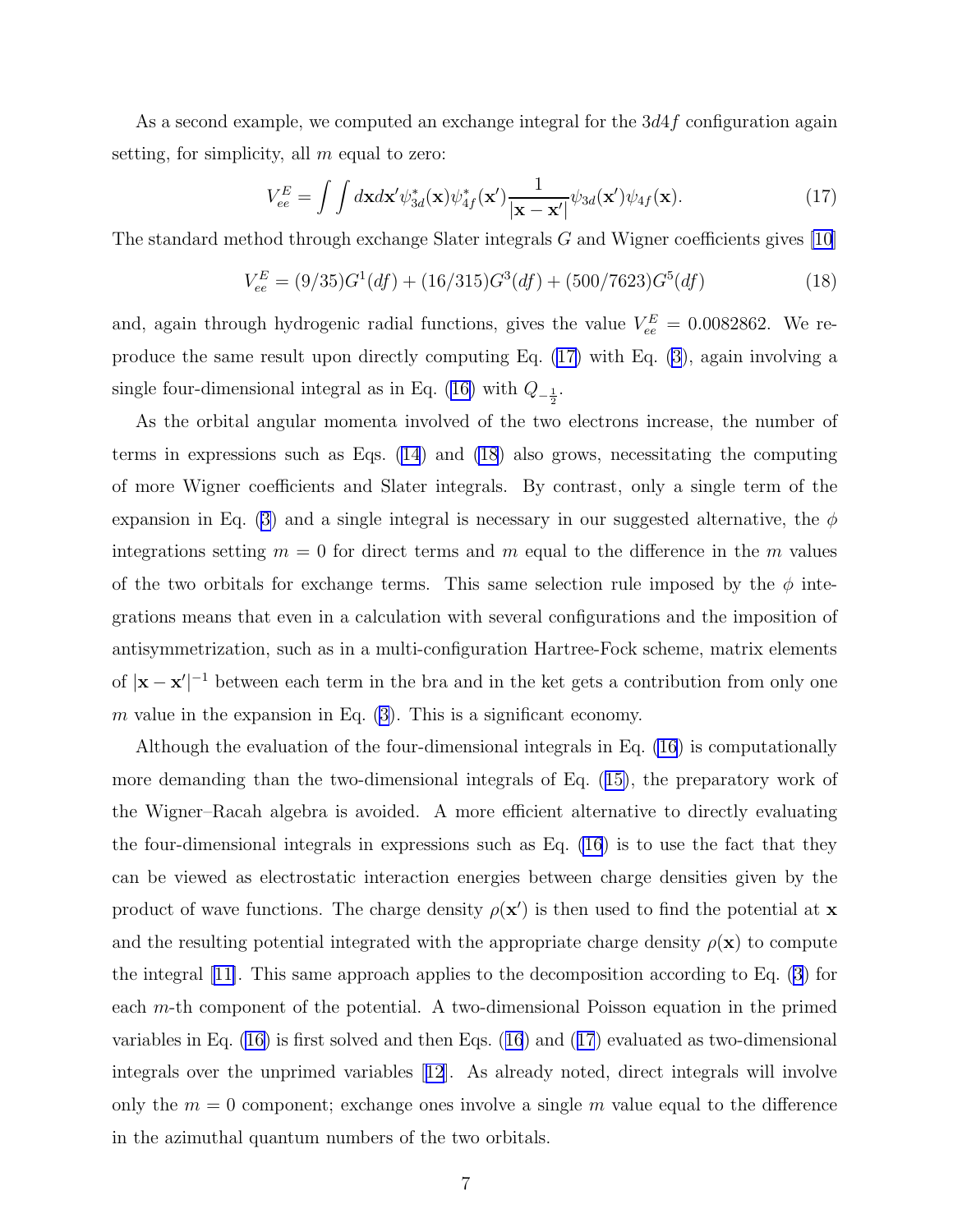#### <span id="page-9-0"></span>IV. SUMMARY

The inverse distance between two points  $x'$  and  $x$  is intimately involved in Coulomb and gravitational problems. Its expansion in terms of Legendre polynomials  $P_{\ell}$  of the angle between the vector pair or a further double-summation expansion involving the individual polar angles of the vectors are well known and widely used in physics and astronomy. We have discussed an alternative in terms of cylindrical coordinates, a single summation in terms of Legendre functions  $Q_{m-\frac{1}{2}}$  of the second kind in a pair variable  $\chi$  or double summations involving the individual coordinates. These expansions are better suited to problems that are decomposable in azimuthal symmetry as shown by applications in [\[3\]](#page-11-0) and by an illustration here for very common electron-electron calculations throughout many-electron physics. Further variants are possible for other coordinates such as ring or toroidal, parabolic, bispherical, cyclidic and spheroidal[[13\]](#page-12-0), and we hope to return to them in future publications. Connections to the theory of Lie groups will also be of interest[[14](#page-12-0)].

#### Acknowledgments

We thank Prof. Ken Schafer for his remark that better ways of evaluating two-electron exchange integrals would be useful. ARPR thanks the Alexander von Humboldt Stiftung and Profs. J. Hinze and F. H. M. Faisal of the University of Bielefeld for their hospitality during the course of this work. This work has been supported, in part, by NSF grant AST-9987344 and NASA grant NAG5-8497. Work performed at LLNL is supported by the DOE under Contract W7405-ENG-48.

\*

#### APPENDIX A: ALTERNATIVE EXPRESSIONS

We present in this appendix a number of alternative expressions for the functions  $Q_{m-\frac{1}{2}}$ which are useful in calculations using expansions such as Eqs. [\(3\)](#page-3-0)and ([13](#page-7-0)). Setting  $\theta = \theta' =$  $\pi/2$  in Eq. [\(9](#page-5-0)) and using Eq. (8.756.1) of [\[15](#page-12-0)] gives

$$
Q_{m-\frac{1}{2}}(v) = \pi \sum_{\ell=|m|}^{\infty} \left(\frac{r_{\le}}{r_{>}}\right)^{\ell+\frac{1}{2}} \frac{\Gamma(\ell-m+1)}{\Gamma(\ell+m+1)} \frac{\pi 2^{2m}}{[\Gamma(1+\frac{\ell-m}{2})\Gamma(\frac{1-\ell-m}{2})]^2},\tag{A1}
$$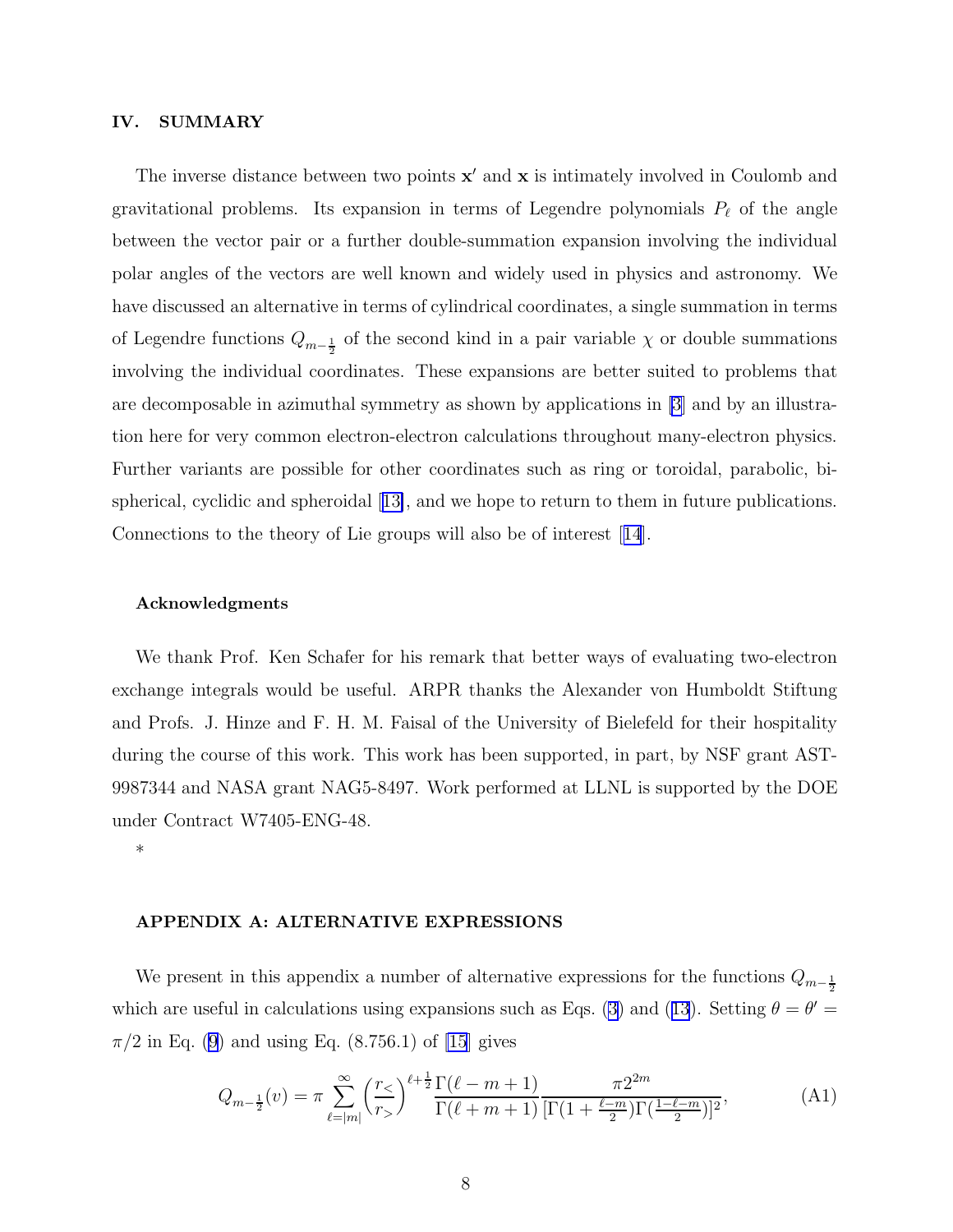<span id="page-10-0"></span>which can be rewritten as

$$
Q_{m-\frac{1}{2}}(v) = \pi e^{-(m+\frac{1}{2})\eta} \sum_{\ell=0}^{\infty} 2^{1-2m-4\ell} \binom{2\ell}{\ell} \binom{2\ell+2m-1}{\ell+m} e^{-2\ell\eta},\tag{A2}
$$

where we have defined  $r_$  <sub>$\ell$</sub>  =  $e^{-\eta}$ ,  $v = \cosh \eta$ . Although the  $\ell$ -th term of these seriesis in different form from what one obtains through the more familiar formula for Q as a hypergeometric function [\[16](#page-12-0)], namely,

$$
Q_{m-\frac{1}{2}}(v = \cosh \eta) = \frac{\sqrt{\pi} \Gamma(m+\frac{1}{2})}{\Gamma(m+1)} e^{-(m+\frac{1}{2})\eta} {}_2F_1(\frac{1}{2}, m+\frac{1}{2}; m+1; e^{-2\eta}), \tag{A3}
$$

their equivalence follows from straightforward algebra. Also, another standard expansion for $Q$  in powers of  $v$  as in Eq. (8.1.3) of [[2\]](#page-11-0),

$$
Q_{\nu - \frac{1}{2}}(v) = \frac{\sqrt{\pi} \Gamma(\nu + \frac{1}{2})}{\Gamma(\nu + 1)} (2v)^{-\nu - \frac{1}{2}} {}_{2}F_{1}(\frac{\nu}{2} + \frac{3}{4}, \frac{\nu}{2} + \frac{1}{4}; \nu + 1; \frac{1}{v^{2}}), \tag{A4}
$$

is equivalent. However, the results directly in powers of  $r<sub>z</sub>/r<sub>z</sub>$  in Eqs. [\(A1\)](#page-9-0), (A2), and (A3) are more convenient in many applications. Among specific features worth noting in these alternative expansions are that only even powers of  $(r<sub>z</sub>/r<sub>></sub>)$  occur in the sum in Eq. (A2) andthat for any m, the sum in Eq. ([A1](#page-9-0)) runs over all  $\ell$  values compatible with it,  $\ell \geq |m|$ , as per their interpretation as angular momentum quantum numbers.

In the multipole expansion in Eq. [\(1\)](#page-3-0),  $\gamma$  is an angle formed out of the set  $(\theta, \theta', \phi - \phi')$  and, therefore,  $\cos \gamma$  in the functions  $P_{\ell}$  has range of variation from -1 to 1. On the other hand, in the expansions in Eqs. [\(3](#page-3-0))and ([5\)](#page-3-0), the arguments v and  $\chi$  of the Legendre functions of the second kind range from 1 to infinity and, therefore, can be written in terms of hyperbolic functionsas  $\cosh \eta$  and  $\cosh \xi$ , respectively. From Eq. ([4\)](#page-3-0) we have the link between them,

$$
\cosh \eta = \cos \theta \cos \theta' + \sin \theta \sin \theta' \cosh \xi.
$$
 (A5)

This disentanglement of v (or  $\eta$ ) in terms of a triad is the counterpart of Eq. [\(2](#page-3-0)) and may be used with addition theorems given in the literature such as [\[5](#page-11-0), [6](#page-11-0)]

$$
Q_{m-\frac{1}{2}}(\cosh \eta) = \sum_{n=-\infty}^{\infty} (-1)^n \frac{\Gamma(m-n-\frac{1}{2})}{\Gamma(n+m-\frac{1}{2})} Q_{m-\frac{1}{2}}^n(\cos \theta) P_{m-\frac{1}{2}}^n(\cos \theta') e^{n\xi}.
$$
 (A6)

An alternative to writing  $\chi$  as cosh  $\xi$  is to set  $\chi = \coth \zeta$  in Eq. (A5). In that case, it follows that

$$
\exp \zeta \equiv \sqrt{\frac{\cosh \eta - \cos(\theta + \theta')}{\cosh \eta - \cos(\theta - \theta')}}.\tag{A7}
$$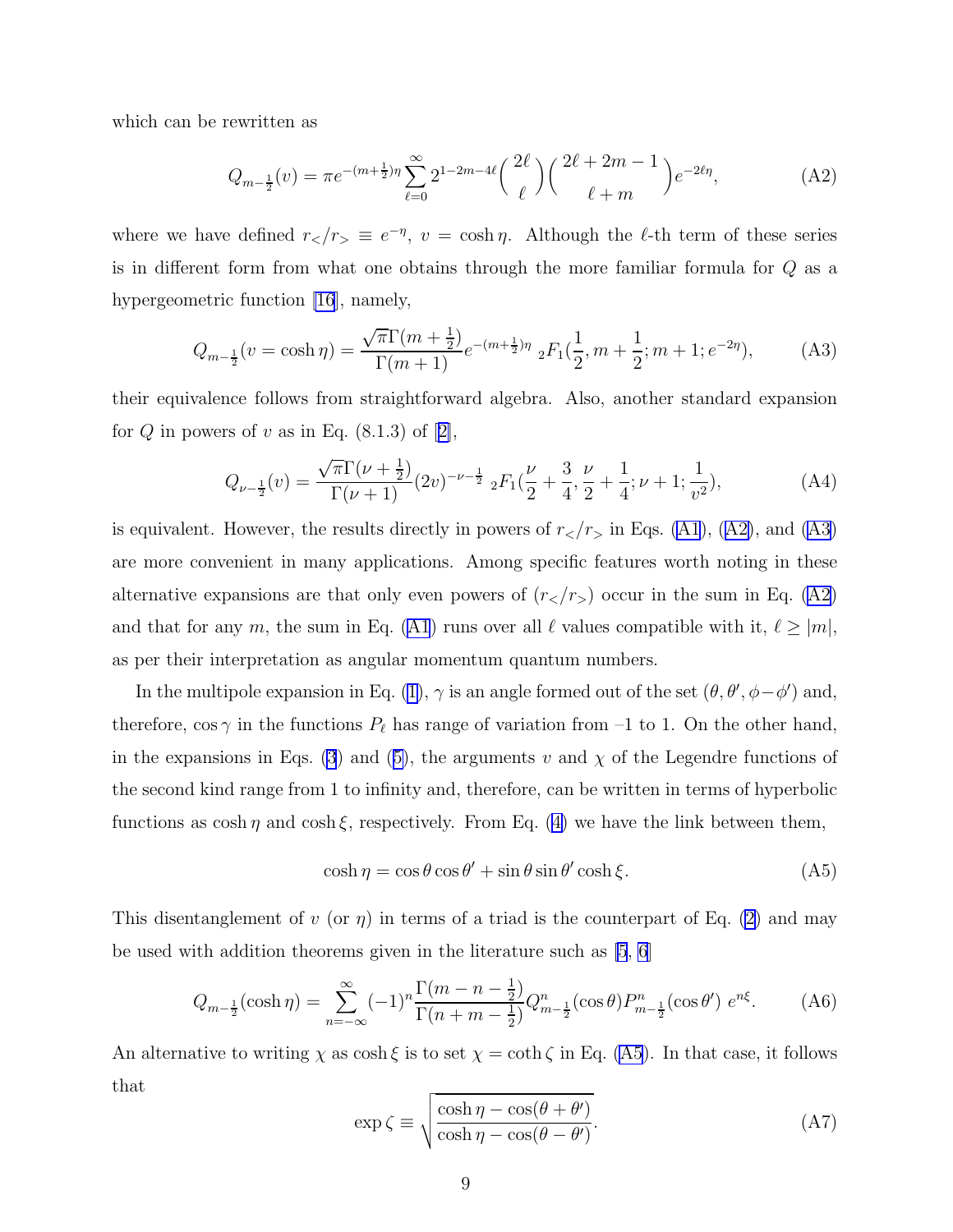<span id="page-11-0"></span>Other variants of the expansions in Eqs.([9\)](#page-5-0) and([A6\)](#page-10-0) follow from identities satisfied by the Legendre functions  $P$  and  $Q$ . In particular, there is an interesting pair of relations involving index interchange given in Eqs. (8.2.7) and (8.2.8) of [2]:

$$
Q_{n-\frac{1}{2}}^m(\cosh \eta) = (-1)^m \sqrt{\frac{\pi}{2\sinh \eta}} \Gamma(m - n + \frac{1}{2}) P_{m-\frac{1}{2}}^n(\coth \eta), \tag{A8}
$$

$$
Q_{m-\frac{1}{2}}^n(\coth \eta) = (-1)^m \sqrt{\frac{\pi \sinh \eta}{2}} \frac{\pi}{\Gamma(m-n+\frac{1}{2})} P_{n-\frac{1}{2}}^m(\cosh \eta).
$$
 (A9)

- [1] See, for instance, J. D. Jackson, Classical Electrodynamics (John Wiley & Sons, New York, 1975 ), Second edition, Sec. 4.1; H. Goldstein, Classical Mechanics (Addison-Wesley, Reading, 1980), Second edition, Sec. 5.8; J. J. Sakurai, Modern Quantum Mechanics (Addison-Wesley, Reading, 1994), Sec. 6.4.
- [2] See, for instance, M. Abramowitz and I. A. Stegun, Handbook of Mathematical Functions, National Bureau of Standards, Applied Mathematics Series 55, Tenth Printing (U. S. Government Printing Office, Washington, D. C., 1972), Chapters 8 and 22.
- [3] H. S. Cohl and J. E. Tohline, Astrophys. J. 527, 86 (1999).
- [4] See, for instance, A. Erdélyi, *Higher Transcendental Functions*, Volume I (McGraw-Hill Book Company, Inc., New York, 1953), Chapter 3; Chapter 8 of Ref. [2];
- [5] See, for instance, H. Bateman, Partial Differential Equations of Mathematical Physics (Cambridge University Press, New York, 1959), Sec. 10.2; E. Heine, Handbuch der Kugelfunctionen (Physica-Verlag, Wuerzburg, 1961), Vol.2: Anwendungen, Sec. 74.
- [6] E. W. Hobson, The Theory of Spherical and Ellipsoidal Harmonics (Chelsea, New York, 1965), p. 443.
- [7] Secs. 3.5 and 3.6 of Jackson in [1]; Sec. 3.6 of Sakurai in [1].
- [8] See, for instance, A. R. Edmonds, The Quantum Theory of Angular Momentum (Princeton, 1957); U. Fano and A. R. P. Rau, Symmetries in Quantum Physics (Academic, New York, 1996), Sec. 5.1; Sec. 3.7 of Sakurai in [1].
- [9] See, for instance, U. Fano and A. R. P. Rau, Atomic Collisions and Spectra (Academic, Orlando, 1986), Sec. 10.3.1; Sec. 10.2.2 of Fano and Rau in [8]; C. D. Lin, Phys. Rep. 257, 1 (1995).